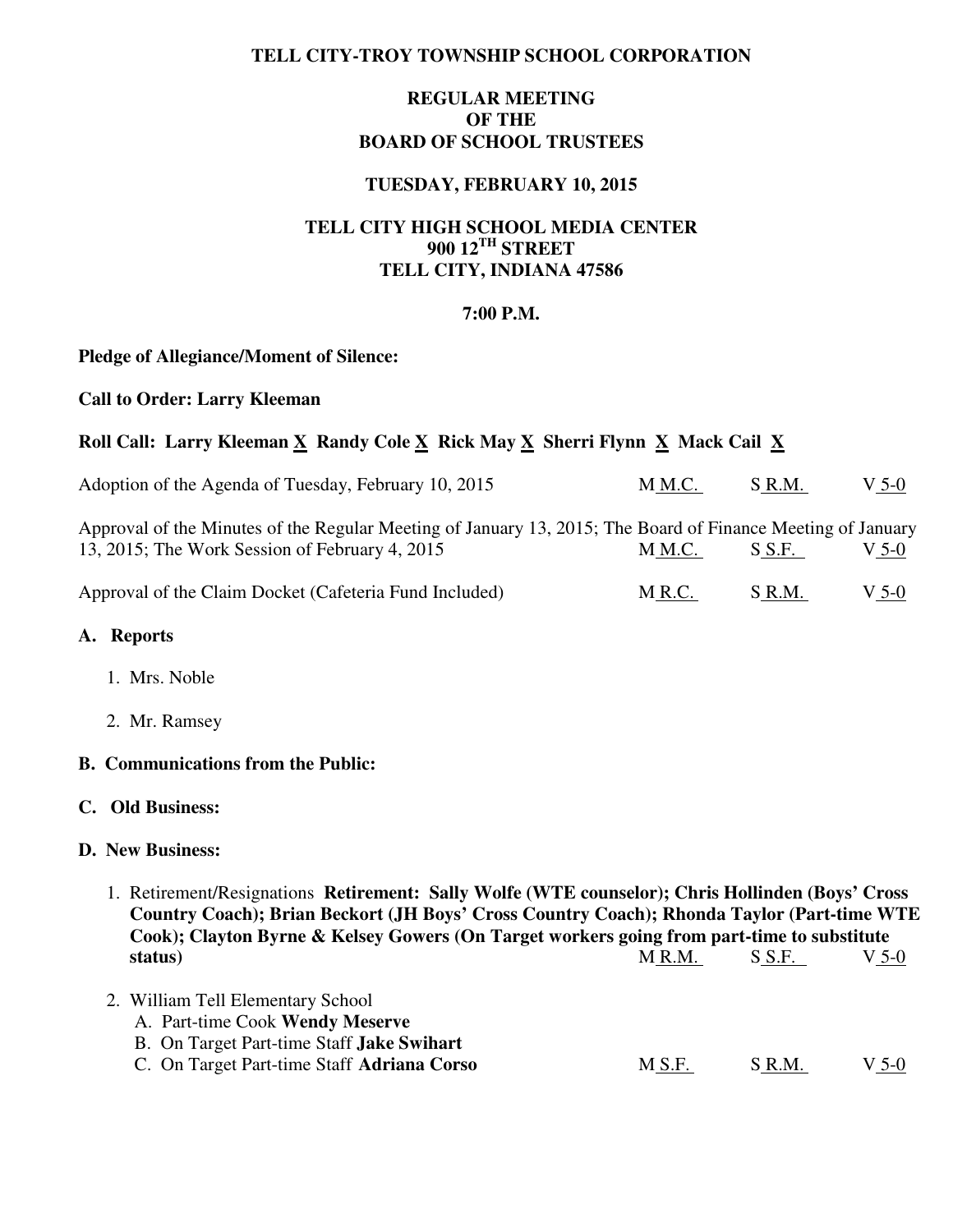| 3. Tell City Jr-Sr High School<br>A. Boys' Cross Country Varsity Coach Brian Beckort<br><b>B.</b> Volunteer Assistant Baseball Coach Brett Roesner<br>C. Volunteer Assistant Baseball Coach John Lyons<br>D. Volunteer Assistant Baseball Coach Steve Seibert<br>E. Volunteer Assistant Girls' Track Coach Kelly Hollinden<br>F. Volunteer Assistant Girls' Track Coach Mary Jane Beckort<br>G. Volunteer Assistant Girls' Track Coach Dustin Betz<br>H. Junior High Girls' Track Coach John Latta<br>I. Volunteer Junior High Assistant Track Coach Jennifer Chestnut<br>J. Assistant Cheer Coach Joyce Stath<br>K. Junior High Wrestling Coach Josh Casebolt<br>L. Junior High Assistant Wrestling Coach Chase Litherland<br>M. Volunteer Assistant Soccer Coach Eric Kehl |               |                       |            |
|------------------------------------------------------------------------------------------------------------------------------------------------------------------------------------------------------------------------------------------------------------------------------------------------------------------------------------------------------------------------------------------------------------------------------------------------------------------------------------------------------------------------------------------------------------------------------------------------------------------------------------------------------------------------------------------------------------------------------------------------------------------------------|---------------|-----------------------|------------|
| N. Volunteer Assistant Soccer Coach Juan Cornejo<br>O. Volunteer Assistant Soccer Coach Candy Parkes                                                                                                                                                                                                                                                                                                                                                                                                                                                                                                                                                                                                                                                                         |               |                       |            |
| P. STEM Club Helper Natalie Peter                                                                                                                                                                                                                                                                                                                                                                                                                                                                                                                                                                                                                                                                                                                                            | <u>M S.F.</u> | $S$ <sub>M.C.</sub>   | $V_5-0$    |
| 4. Policy 6150 Enrollment of Students on a Cash Transfer Basis<br>This will be the second reading of this policy                                                                                                                                                                                                                                                                                                                                                                                                                                                                                                                                                                                                                                                             | M S.F.        | S_R.M.                | $V_5-0$    |
| 5. 2015-2016 School Calendar                                                                                                                                                                                                                                                                                                                                                                                                                                                                                                                                                                                                                                                                                                                                                 | <u>M M.C.</u> | S_R.M.                | $V_{.5-0}$ |
| 6. Drivers' Education Contract (2/7/14 - 1/15/15) Maurice Harpenau M M.C.                                                                                                                                                                                                                                                                                                                                                                                                                                                                                                                                                                                                                                                                                                    |               | S R.M.                | $V_{.5-0}$ |
| 7. Financial Advisor London Witte Group, LLC                                                                                                                                                                                                                                                                                                                                                                                                                                                                                                                                                                                                                                                                                                                                 | $M$ R.C.      | S_R.M.                | $V_{.5-0}$ |
| 8. Surplus Equipment (Information Only) Old computers and monitors                                                                                                                                                                                                                                                                                                                                                                                                                                                                                                                                                                                                                                                                                                           |               |                       |            |
| 9. Legislative Update Information only                                                                                                                                                                                                                                                                                                                                                                                                                                                                                                                                                                                                                                                                                                                                       |               | $S$ <sub>______</sub> | V          |
| E. Such Other Business As May Come Before the Board:                                                                                                                                                                                                                                                                                                                                                                                                                                                                                                                                                                                                                                                                                                                         |               |                       |            |
| 1. Communications from the Administrative Assistant                                                                                                                                                                                                                                                                                                                                                                                                                                                                                                                                                                                                                                                                                                                          |               |                       |            |
| 2. Communications from the Superintendent                                                                                                                                                                                                                                                                                                                                                                                                                                                                                                                                                                                                                                                                                                                                    |               |                       |            |
| 3. Communications from the Board of School Trustees                                                                                                                                                                                                                                                                                                                                                                                                                                                                                                                                                                                                                                                                                                                          |               |                       |            |
| F. Adjournment:                                                                                                                                                                                                                                                                                                                                                                                                                                                                                                                                                                                                                                                                                                                                                              |               |                       |            |
| 1. Motion to Adjourn: Time 7:44 P.M.                                                                                                                                                                                                                                                                                                                                                                                                                                                                                                                                                                                                                                                                                                                                         | M S.F.        | S M.C.                | $V_5-0$    |
| These minutes have been approved by the Tell City-Troy Township School Board.                                                                                                                                                                                                                                                                                                                                                                                                                                                                                                                                                                                                                                                                                                |               |                       |            |
|                                                                                                                                                                                                                                                                                                                                                                                                                                                                                                                                                                                                                                                                                                                                                                              |               |                       |            |